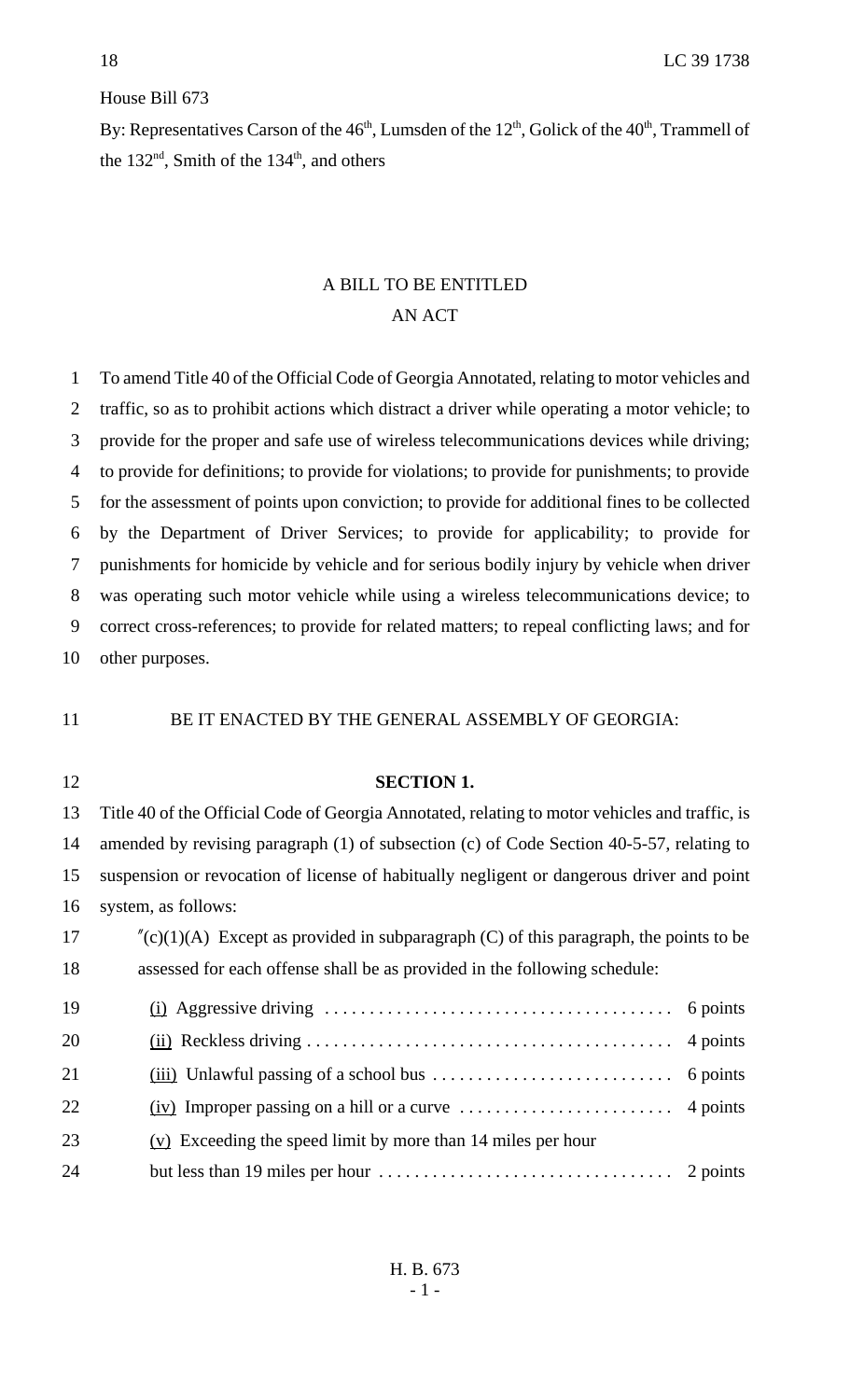| 25 | (vi) Exceeding the speed limit by 19 miles per hour or more                                   |                    |
|----|-----------------------------------------------------------------------------------------------|--------------------|
| 26 | but less than 24 miles per hour $\dots \dots \dots \dots \dots \dots \dots \dots \dots \dots$ | 3 points           |
| 27 | (vii) Exceeding the speed limit by 24 miles per hour or more                                  |                    |
| 28 |                                                                                               | 4 points           |
| 29 | $(viii)$ Exceeding the speed limit by 34 miles per hour or more $\dots\dots$                  | 6 points           |
| 30 | $(ix)$ Disobedience of any traffic-control device or traffic officer                          | 3 points           |
| 31 |                                                                                               | 0 points           |
| 32 | (xi) Possessing an open container of an alcoholic beverage                                    |                    |
| 33 |                                                                                               | 2 points           |
| 34 | (xii) Failure to adequately secure a load, except fresh farm                                  |                    |
| 35 | produce, resulting in loss of such load onto the roadway                                      |                    |
| 36 |                                                                                               | 2 points           |
| 37 | $(xiii)$ Violation of child safety restraint requirements, first offense $\dots$              | 1 point            |
| 38 | (xiv) Violation of child safety restraint requirements, second or                             |                    |
| 39 |                                                                                               | 2 points           |
| 40 | (xv) Violation of usage of wireless telecommunications device                                 | $1$ point          |
| 41 |                                                                                               | 3 points           |
| 42 | (xvi) Second or subsequent violation of usage of wireless                                     |                    |
| 43 | telecommunications device requirements Operating a vehicle                                    | <del>1 point</del> |
| 44 |                                                                                               | 4 points           |
| 45 | (xvii) All other moving traffic violations which are not speed limit                          |                    |
| 46 |                                                                                               |                    |
| 47 | The commissioner shall suspend the driver's license of any person who has<br>(B)              |                    |
| 48 | accumulated a violation point count of 15 or more points in any consecutive 24 month          |                    |

 period, as measured from the dates of previous arrests for which convictions were obtained to the date of the most current arrest for which a conviction is obtained. A second or subsequent plea of nolo contendere, within the preceding five years, as measured from the dates of previous arrests for which pleas of nolo contendere were accepted to the date of the most current arrest for which a plea of nolo contendere is accepted, to a charge of committing an offense listed in this subsection shall be considered a conviction for the purposes of this Code section. At the end of the period of suspension, the violation point count shall be reduced to zero points.

 (C) A court may order a person to attend a defensive driving course approved by the commissioner pursuant to Code Section 40-5-83 for any violation for which points are assessed against a driver's license under this subsection or may accept the attendance by a person at a driver improvement clinic approved by the commissioner pursuant to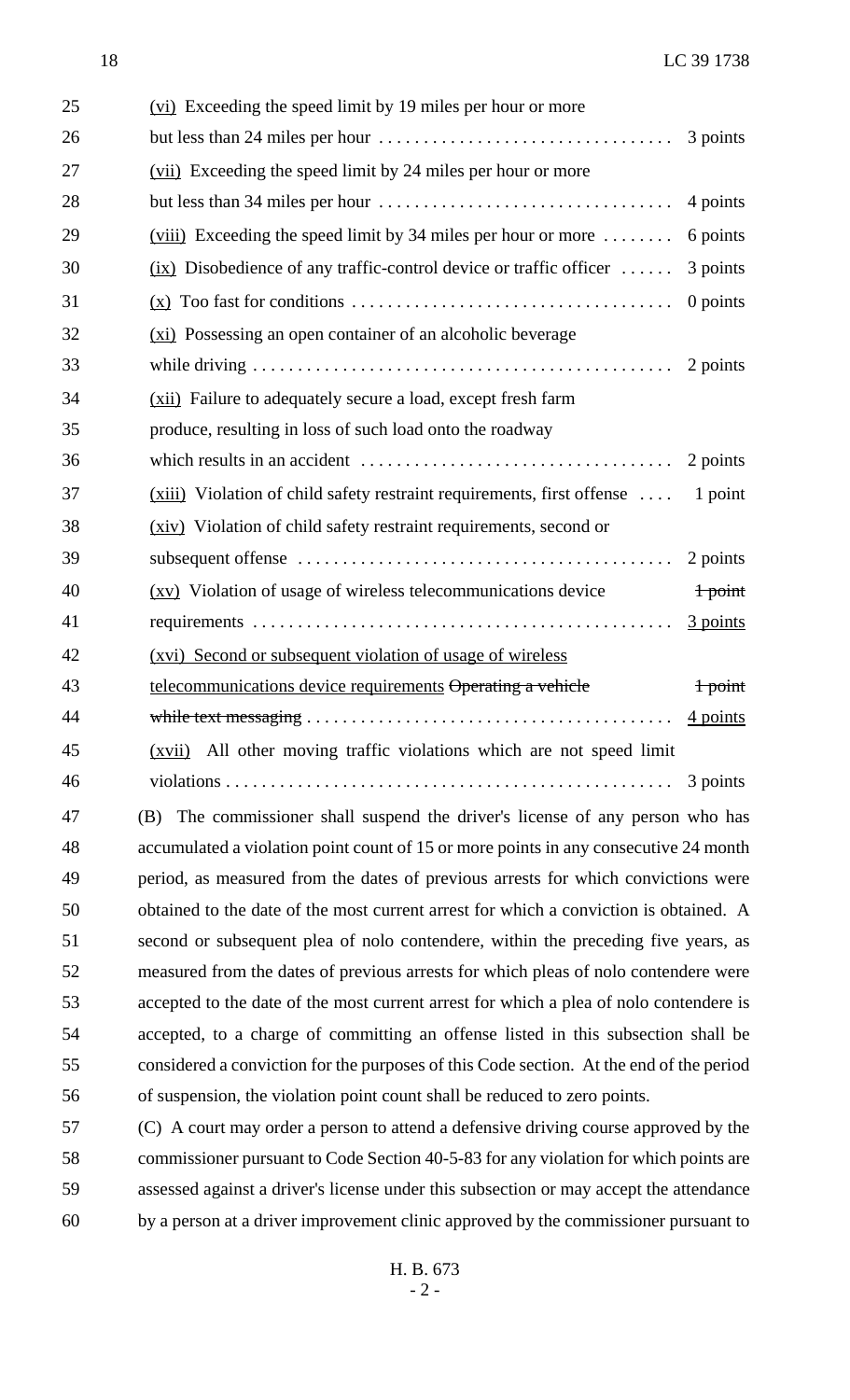| 61 | Code Section 40-5-83 after the issuance of a citation for such offense and prior to such        |
|----|-------------------------------------------------------------------------------------------------|
| 62 | person's appearance before the court, in which event the court shall reduce the fine            |
| 63 | assessed against such person by 20 percent, and no points shall be assessed by the              |
| 64 | department against such driver. The disposition and court order shall be reported to the        |
| 65 | department and shall be placed on the motor vehicle record with a zero point count.             |
| 66 | This plea may be accepted by the court once every five years as measured from date of           |
| 67 | arrest to date of arrest."                                                                      |
|    |                                                                                                 |
| 68 | <b>SECTION 2.</b>                                                                               |
| 69 | Said title is further amended by revising Code Section 40-6-241, relating to driver to exercise |
| 70 | due care and proper use of radios and mobile telephones allowed, as follows:                    |
| 71 | $"40-6-241.$                                                                                    |
| 72 | (a) As used in this Code section, the term:                                                     |
| 73 | <u>'Department' means the Department of Driver Services.</u><br>(1)                             |
| 74 | 'Hands-free accessory' means an attachment or feature on a wireless<br>(2)                      |
| 75 | telecommunications device that allows the driver of a motor vehicle to engage in wireless       |
| 76 | communication without such individual holding such wireless telecommunications device           |
| 77 | in his or her hands or supporting such wireless telecommunications device with his or her       |
| 78 | head and shoulder.                                                                              |
| 79 | Wireless communication' means any of the following actions performed using a<br>(3)             |
| 80 | wireless telecommunications device:                                                             |
| 81 | (A) Writing or reading a text based communication;                                              |
| 82 | (B) Initiating the exchange of data; or                                                         |
| 83 | (C) Talking.                                                                                    |
| 84 | (4) Wireless telecommunications device' means a cellular telephone, a text-messaging            |
| 85 | device, a personal digital assistant, a stand-alone computer, a global positioning system       |
| 86 | receiver, a wearable device, or any other substantially similar wireless device that is used    |
| 87 | to initiate or receive communication or information. A wireless telecommunications              |
| 88 | device does not include a radio, citizens band radio, citizens band radio hybrid,               |
| 89 | commercial two-way radio communication devices, subscription based emergency                    |
| 90 | communications, prescribed medical devices, amateur or ham radio devices, or in-vehicle         |
| 91 | security, navigation, and remote diagnostics systems.                                           |
| 92 | (b) A driver shall exercise due care in operating a motor vehicle on the highways of this       |
| 93 | state and shall not engage in any actions which shall distract such driver from the safe        |
| 94 | operation of such vehicle, provided that, except as prohibited by Code Sections 40-6-241.1      |
| 95 | and 40-6-241.2, the proper use of a radio, citizens band radio, mobile telephone, or amateur    |
| 96 | or ham radio shall not be a violation of this Code section.                                     |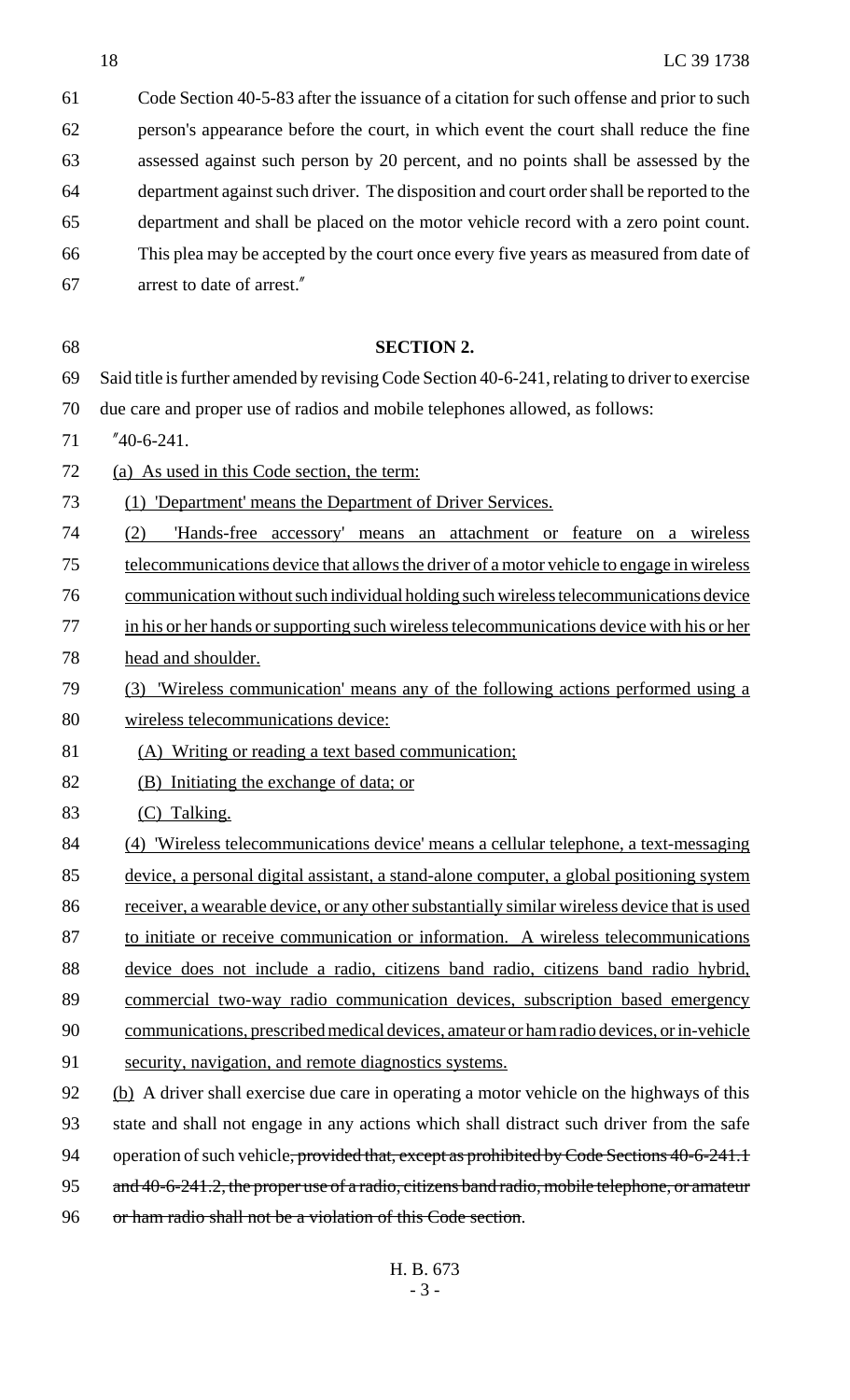18 LC 39 1738 97 (c)(1) No individual shall operate a motor vehicle on any highway of this state while: 98 (A) Conducting wireless communication without a hands-free accessory engaged; 99 (B) Using more than a single touch or swipe of a finger on a wireless 100 telecommunications device to initiate or terminate wireless communication; or 101 (C) Reaching for a wireless telecommunications device in such a manner that requires 102 the driver to maneuver in such a way that he or she is no longer in a seated driving 103 position properly restrained by a safety belt. 104 (2) No individual shall operate a motor vehicle on any highway of this state while 105 watching motion upon the screen of a wireless telecommunications device other than 106 those related to the functioning or navigation of the vehicle. 107 (d) Each violation of this Code section shall constitute a separate offense. 108 (e) Any person convicted of violating this Code section shall be guilty of a misdemeanor 109 which shall be punishable with a fine of not less than \$150.00 and upon the second and any 110 subsequent conviction shall also be required to complete a defensive driving course 111 approved by the commissioner pursuant to Code Section 40-5-83 within 120 days 112 following his or her conviction; provided, however, that if the defendant is incarcerated and 113 such course cannot be completed within 120 days, such course shall be completed within 114 90 days of his or her release from custody. 115 (f)(1) In addition to any other fines or penalties imposed by any local jurisdiction or the 116 department, the department shall administer and collect a fee from any driver who is 117 convicted of a violation of subsection (c) of this Code section. Such additional fine shall 118 be set by the judge and included in the notice of conviction to the department. Upon the 119 first conviction of such offense, the additional fine shall be not less than \$150.00 nor 120 more than \$300.00. Upon the second conviction of such offense, the additional fine shall 121 be not less than \$250.00 nor more than \$500.00. Upon the third or subsequent conviction 122 of such offense, the additional fine shall be not less than \$500.00 nor more than \$750.00. 123 (2) The department shall notify offenders of the imposition of a fee under this subsection 124 within 30 days after receipt of a qualifying ticket and notice of conviction. Failure to pay 125 the fee imposed by this subsection within 90 days after receipt of the notice shall result 126 in the suspension of the driver's license or driving privileges of the offender, and, in 127 addition to the existing fees and penalties, an additional fee of \$50.00 shall be assessed, 128 payable upon the application for reinstatement of the driver's license or driving privileges. 129 Notice shall be provided by the department to the offender by first-class mail to the 130 address shown on the records of the department. Such mailed notice shall be adequate 131 notification of the fee imposed by this subsection and of the offender's ability to avoid a 132 driver's license suspension by paying such fee prior to the effective date of the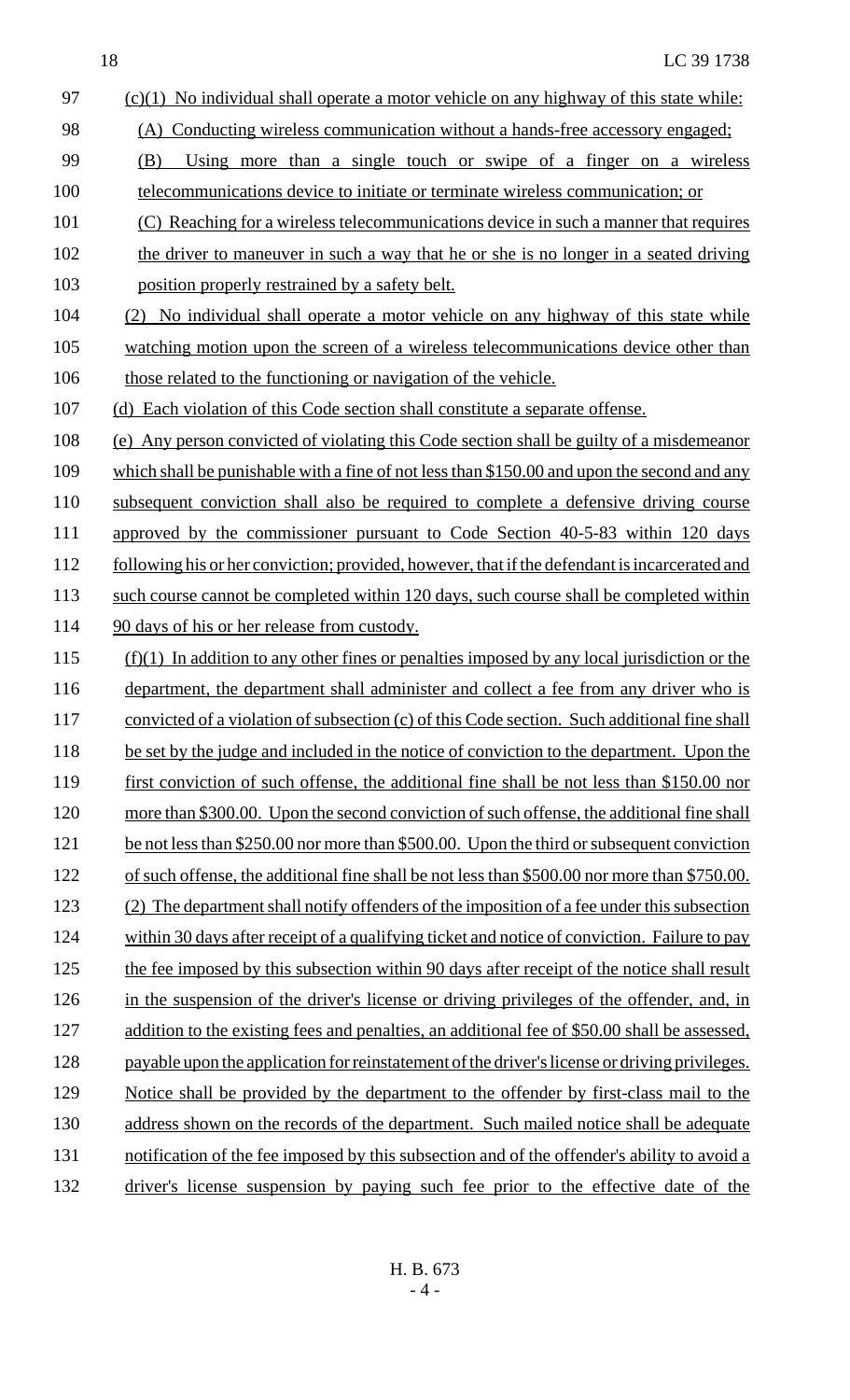| 133 | suspension. No other notice shall be required to make the driver's license suspension      |
|-----|--------------------------------------------------------------------------------------------|
| 134 | effective.                                                                                 |
| 135 | (3) The department shall be authorized to promulgate rules and regulations to implement    |
| 136 | the provisions of this subsection.                                                         |
| 137 | (4) All fees collected under the provisions of this subsection shall be deposited in the   |
| 138 | general fund of this state with the intent that these moneys be used to fund a trauma care |
| 139 | system in Georgia and the direct and indirect costs associated with the administration of  |
| 140 | this subsection. The Office of the State Treasurer shall separately account for all of the |
| 141 | moneys received under the provisions of this subsection.                                   |
| 142 | The provisions of subsection (c) of this Code section shall not apply when the<br>(g)      |
| 143 | prohibited conduct was engaged in:                                                         |
| 144 | While reporting a traffic accident, medical emergency, fire, criminal act or potential     |
| 145 | criminal act, or serious road hazard;                                                      |
| 146 | By a public utility employee or contractor acting within the scope of his or her<br>(2)    |
| 147 | employment while responding to a public utility emergency;                                 |
| 148 | (3) By a law enforcement officer, firefighter, emergency medical services personnel,       |
| 149 | ambulance driver, or other similarly employed public safety first responder during the     |
| 150 | performance of his or her official duties; or                                              |
| 151 | (4) While in a motor vehicle which is lawfully parked."                                    |

#### 152 **SECTION 3.**

153 Said title is further amended by revising Code Section 40-6-241.1, relating to definitions,

154 prohibition on certain persons operating a motor vehicle while engaging in wireless

155 communications, exceptions, and penalties, as follows:

156 "40-6-241.1.

157 (a) As used in the Code section, the term:

158 (1) 'Engage in a wireless communication' means talking, writing, sending, or reading a 159 text-based communication, or listening on a wireless telecommunications device.

160 (2) 'Wireless telecommunications device' means a cellular telephone, a text-messaging 161 device, a personal digital assistant, a stand alone computer, or any other substantially 162 similar wireless device that is used to initiate or receive a wireless communication with 163 another person. It does not include citizens band radios, citizens band radio hybrids, 164 commercial two-way radio communication devices, subscription-based emergency 165 communications, in-vehicle security, navigation, and remote diagnostics systems or 166 amateur or ham radio devices.

167 (b) Except in a driver emergency and as provided in subsection (c) of this Code section,

168 no person who has an instruction permit or a Class D license and is under 18 years of age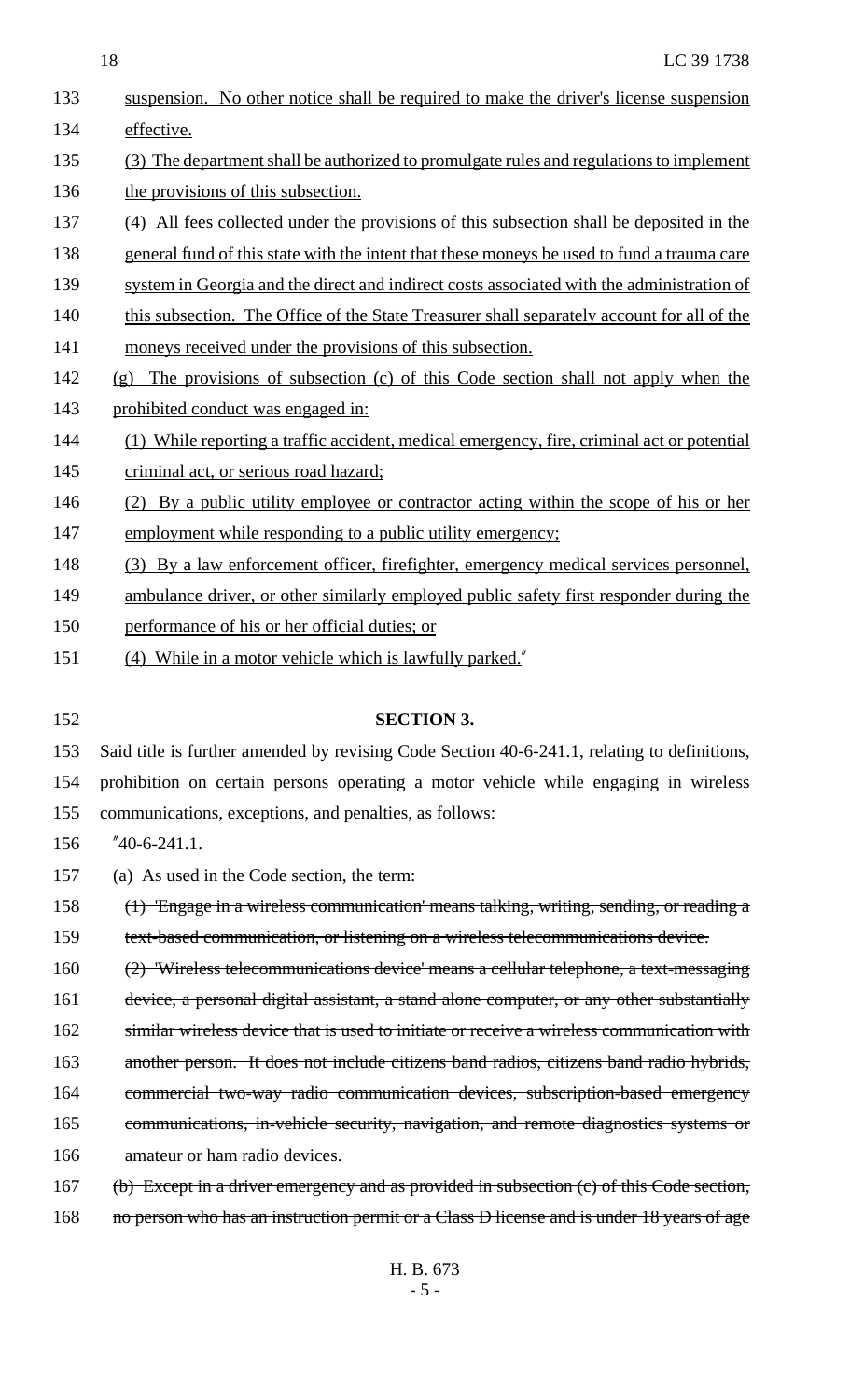169 shall operate a motor vehicle on any public road or highway of this state while engaging 170 in a wireless communication using a wireless telecommunications device. 171 (c) The provisions of this Code section shall not apply to a person who has an instruction 172 permit or a Class D license and is under 18 years of age who engages in a wireless 173 communication using a wireless telecommunications device to do any of the following: 174 (1) Report a traffic accident, medical emergency, or serious road hazard; 175 (2) Report a situation in which the person believes his or her personal safety is in 176 jeopardy; 177 (3) Report or avert the perpetration or potential perpetration of a criminal act against the 178 driver or another person; or 179 (4) Engage in a wireless communication while the motor vehicle is lawfully parked. 180  $(d)(1)$  Any conviction for a violation of the provisions of this Code section shall be 181 punishable by a fine of \$150.00. The provisions of Chapter 11 of Title 17 and any other 182 provision of law to the contrary notwithstanding, the costs of such prosecution shall not 183 be taxed nor shall any additional penalty, fee, or surcharge to a fine for such offense be 184 assessed against a person for conviction thereof. The court imposing such fine shall 185 forward a record of the disposition of the case of unlawfully operating a motor vehicle 186 while using a wireless telecommunications device to the Department of Driver Services. 187 (2) If the operator of the moving motor vehicle is involved in an accident at the time of 188 a violation of this Code section, then the fine shall be equal to double the amount of the 189 fine imposed in paragraph (1) of this subsection. The law enforcement officer 190 investigating the accident shall indicate on the written accident form whether such 191 operator was engaging in a wireless communication at the time of the accident.

192 (e) Each violation of this Code section shall constitute a separate offense Reserved."

### 193 **SECTION 4.**

 Said title is further amended by revising Code Section 40-6-241.2, relating to prohibition on persons operating a motor vehicle while writing, sending, or reading text based communications, prohibited uses of wireless telecommunication devices by drivers of commercial vehicles, exceptions, and penalties for violation, as follows:

198 "40-6-241.2.

 (a) As used in this Code section, the term 'wireless telecommunications device' means a cellular telephone, a text messaging device, a personal digital assistant, a stand alone 201 computer, or any other substantially similar wireless device that is used to initiate or receive a wireless communication with another person. It does not include citizens band radios, citizens band radio hybrids, commercial two-way radio communication devices,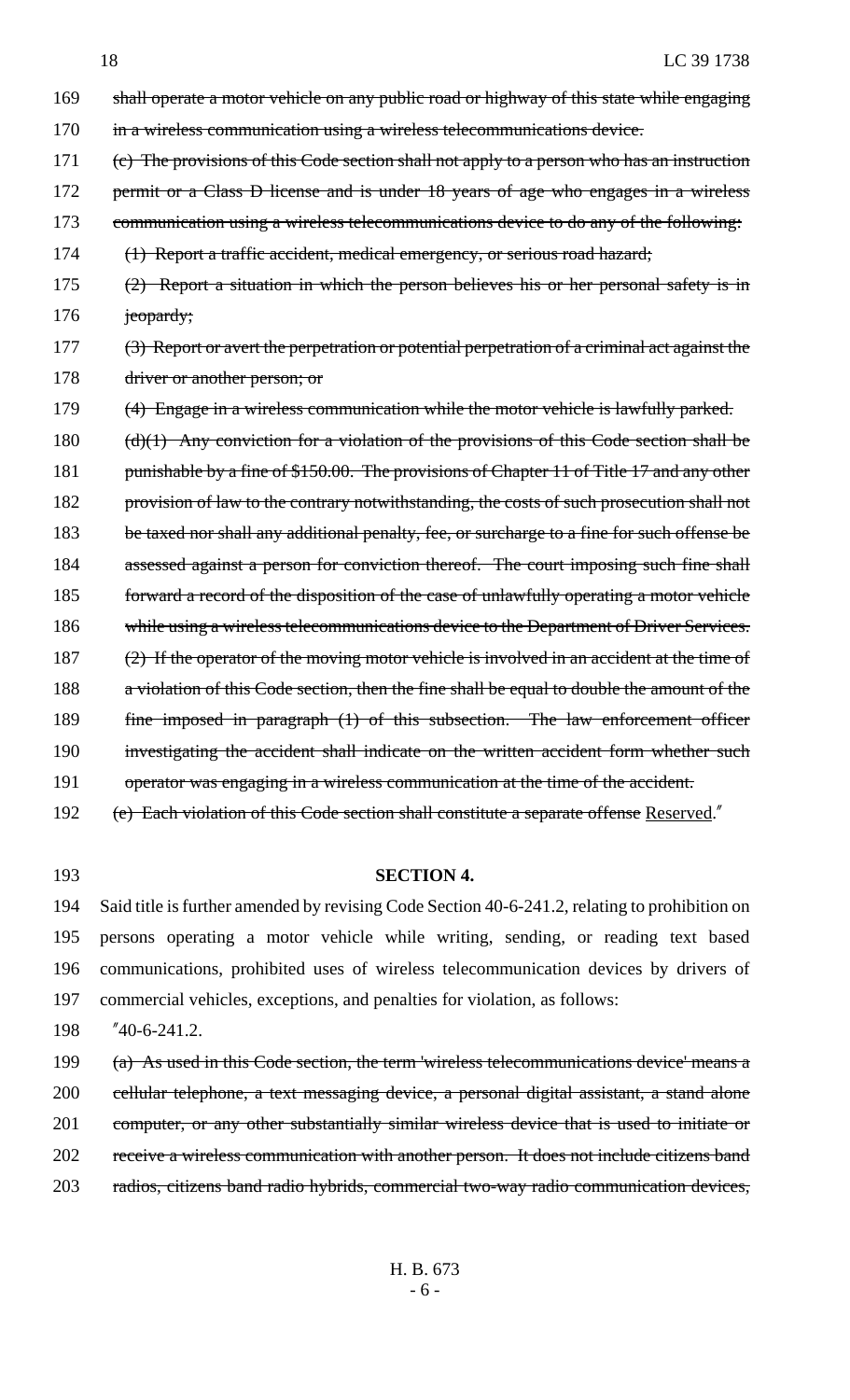- 204 subscription based emergency communications, in-vehicle security, navigation devices, and 205 remote diagnostics systems, or amateur or ham radio devices. 206 (b)(1) No person who is 18 years of age or older or who has a Class C license shall 207 operate a motor vehicle on any public road or highway of this state while using a wireless 208 telecommunications device to write, send, or read any text based communication, 209 including but not limited to a text message, instant message, e-mail, or Internet data. 210 (2) No person shall operate a commercial motor vehicle on any public road or highway 211 of this state while: 212 (A) Holding a wireless telecommunications device to conduct a voice communication; 213 (B) Using more than a single button on a wireless telecommunications device to 214 initiate or terminate a voice communication; or 215 (C) Reaching for a wireless telecommunications device in such a manner that requires 216 the driver to maneuver so that he or she is no longer in a seated driving position 217 **properly restrained by a safety belt.** 218 (c) The provisions of this Code section shall not apply to: 219 (1) A person reporting a traffic accident, medical emergency, fire, serious road hazard, 220 or a situation in which the person reasonably believes a person's health or safety is in 221 immediate jeopardy; 222  $(2)$  A person reporting the perpetration or potential perpetration of a crime; 223 (3) A public utility employee or contractor acting within the scope of his or her 224 employment when responding to a public utility emergency; 225 (4) A law enforcement officer, firefighter, emergency medical services personnel, 226 ambulance driver, or other similarly employed public safety first responder during the 227 performance of his or her official duties; or 228 (5) A person engaging in wireless communication while in a motor vehicle which is 229 lawfully parked. 230 (d) Any conviction for a violation of the provisions of this Code section shall be a 231 misdemeanor punishable by a fine of \$150.00. The provisions of Chapter 11 of Title 17 232 and any other provision of law to the contrary notwithstanding, the costs of such 233 prosecution shall not be taxed nor shall any additional penalty, fee, or surcharge to a fine 234 for such offense be assessed against a person for conviction thereof. The court imposing 235 such fine shall forward a record of the disposition to the Department of Driver Services. 236 Any violation of this Code section shall constitute a separate offense Reserved."
- 

# 237 **SECTION 5.**

238 Said title is further amended by revising Code Section 40-6-393, relating to homicide by 239 vehicle, as follows: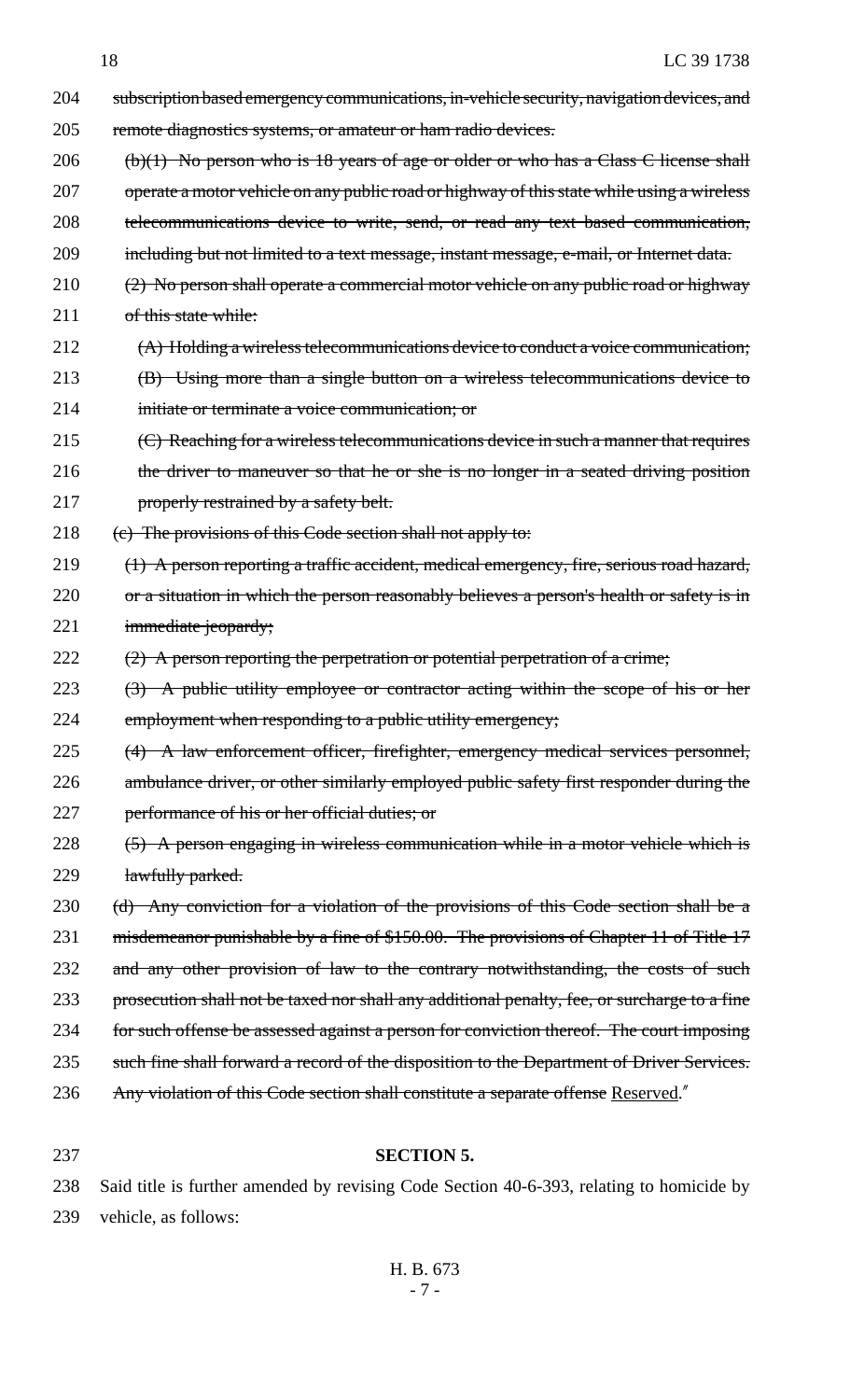"40-6-393.

 (a) Any person who, without malice aforethought, causes the death of another person 242 through the violation of subsection (a) of Code Section 40-6-163, subsection (c) of Code 243 Section 40-6-241, Code Section 40-6-390 or 40-6-391, or subsection (a) of Code Section 40-6-395 commits the offense of homicide by vehicle in the first degree and, upon conviction thereof, shall be punished by imprisonment for not less than three years nor more than 15 years.

 (b) Any driver of a motor vehicle who, without malice aforethought, causes an accident which causes the death of another person and leaves the scene of the accident in violation of subsection (b) of Code Section 40-6-270 commits the offense of homicide by vehicle in the first degree and, upon conviction thereof, shall be punished by imprisonment for not less than three years nor more than 15 years.

 (c) Any person who causes the death of another person, without an intention to do so, by violating any provision of this title other than subsection (a) of Code Section 40-6-163, subsection (c) of Code Section 40-6-241, subsection (b) of Code Section 40-6-270, Code Section 40-6-390 or 40-6-391, or subsection (a) of Code Section 40-6-395 commits the offense of homicide by vehicle in the second degree when such violation is the cause of said death and, upon conviction thereof, shall be punished as provided in Code Section 17-10-3.

 (d) Any person who, after being declared a habitual violator as determined under Code Section 40-5-58 and while such person's license is in revocation, causes the death of another person, without malice aforethought, by operation of a motor vehicle, commits the offense of homicide by vehicle in the first degree and, upon conviction thereof, shall be punished by imprisonment for not less than five years nor more than 20 years, and adjudication of guilt or imposition of such sentence for a person so convicted may be suspended, probated, deferred, or withheld but only after such person shall have served at least one year in the penitentiary."

# **SECTION 6.**

 Said title is further amended by revising Code Section 40-6-394, relating to serious injury by vehicle, as follows:

"40-6-394.

271 Whoever, without malice, shall cause bodily harm to another by depriving him or her of a member of his or her body, by rendering a member of his or her body useless, by 273 seriously disfiguring his <u>or her</u> body or a member thereof, or by causing organic brain damage which renders the body or any member thereof useless through the violation of 275 subsection (c) of Code Section 40-6-241 or Code Section 40-6-390 or 40-6-391 shall be